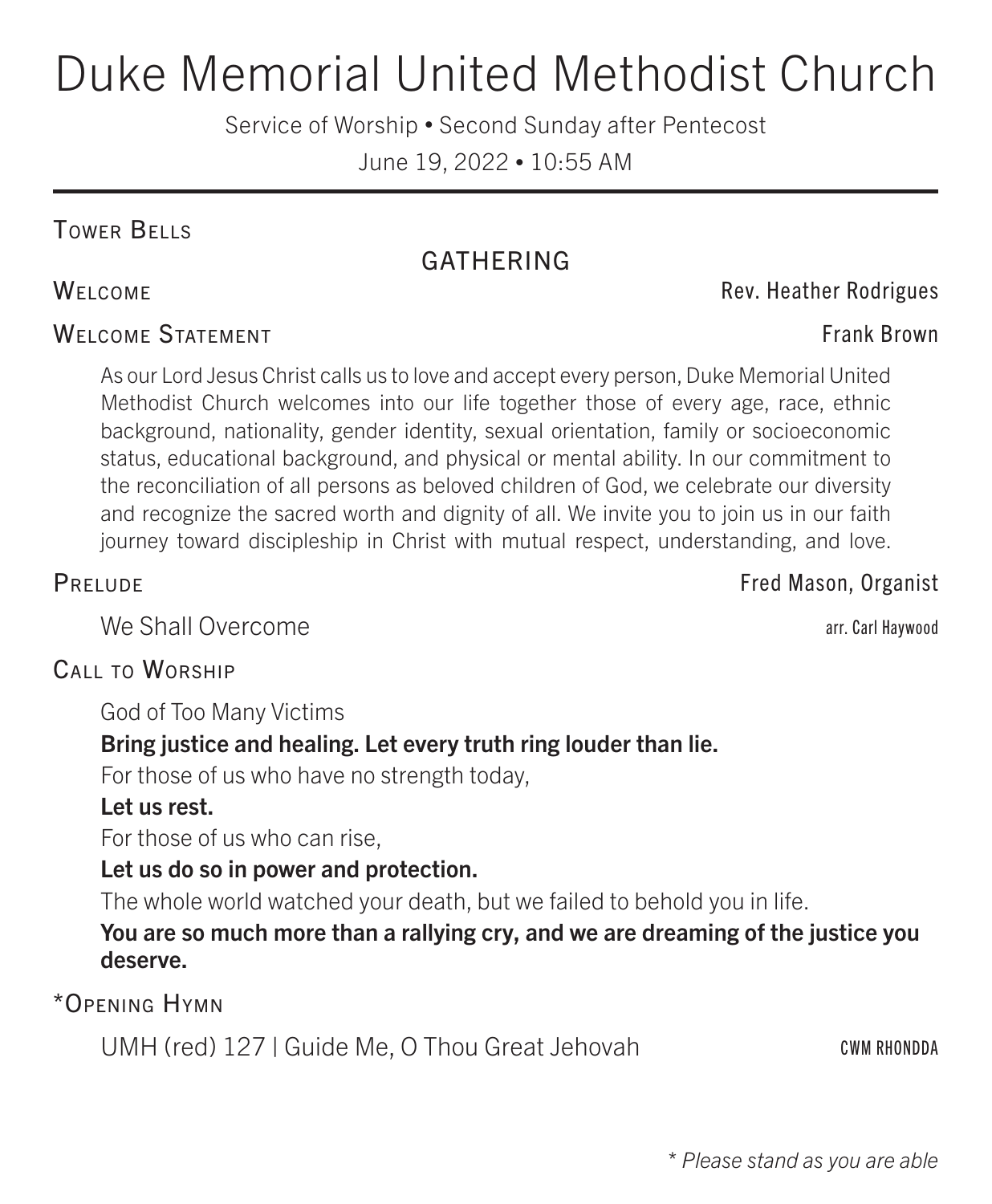# PRAYER OF CONFESSION & ASSURANCE OF PARDON

### God Who Mends,

You demand of us not merely justice, but repair. We have reduced conciliation to niceties and "friendship" out of fear for what it might actually cost. Expose this, God. So that we can be people of true repair—people who possess a sacred imagination for how we might bring reparations in our world. We ask for justice not merely in the vaguely moral, but with grave specificity in the chasms that our world has created. We want more. Amen.

### *silence for personal confession*

In the name of Jesus Christ, you are forgiven. In the name of Jesus Christ, you are forgiven. Glory to God. Amen.

Passing the Peace

*Greet one another with signs of reconciliation and love* The peace of Christ be with you, and also with you.

# PROCLAMATION

# CHILDREN'S TIME **CHILDREN'S** TIME

Response Song | St. Patrick's Song by Lee Anderson & the Meek Squad

Christ beside me, before me, behind me. Christ within me, beneath me above me. Christ beside me, before me, behind me. Christ within me, beneath me above me.

You are always with me. You are always with me. You are always with me. You are always with me.

PRAYER FOR ILLUMINATION STEVE AND STEVE AND STEVE AND STEVE AND STEVE AND STEVE AND STEVE AND STEVE AND STEVE

Gracious God, as we turn to your Word for us, may the Spirit of God rest upon us. Help us to be steadfast in our hearing, in our speaking, in our believing, and in our living. Amen.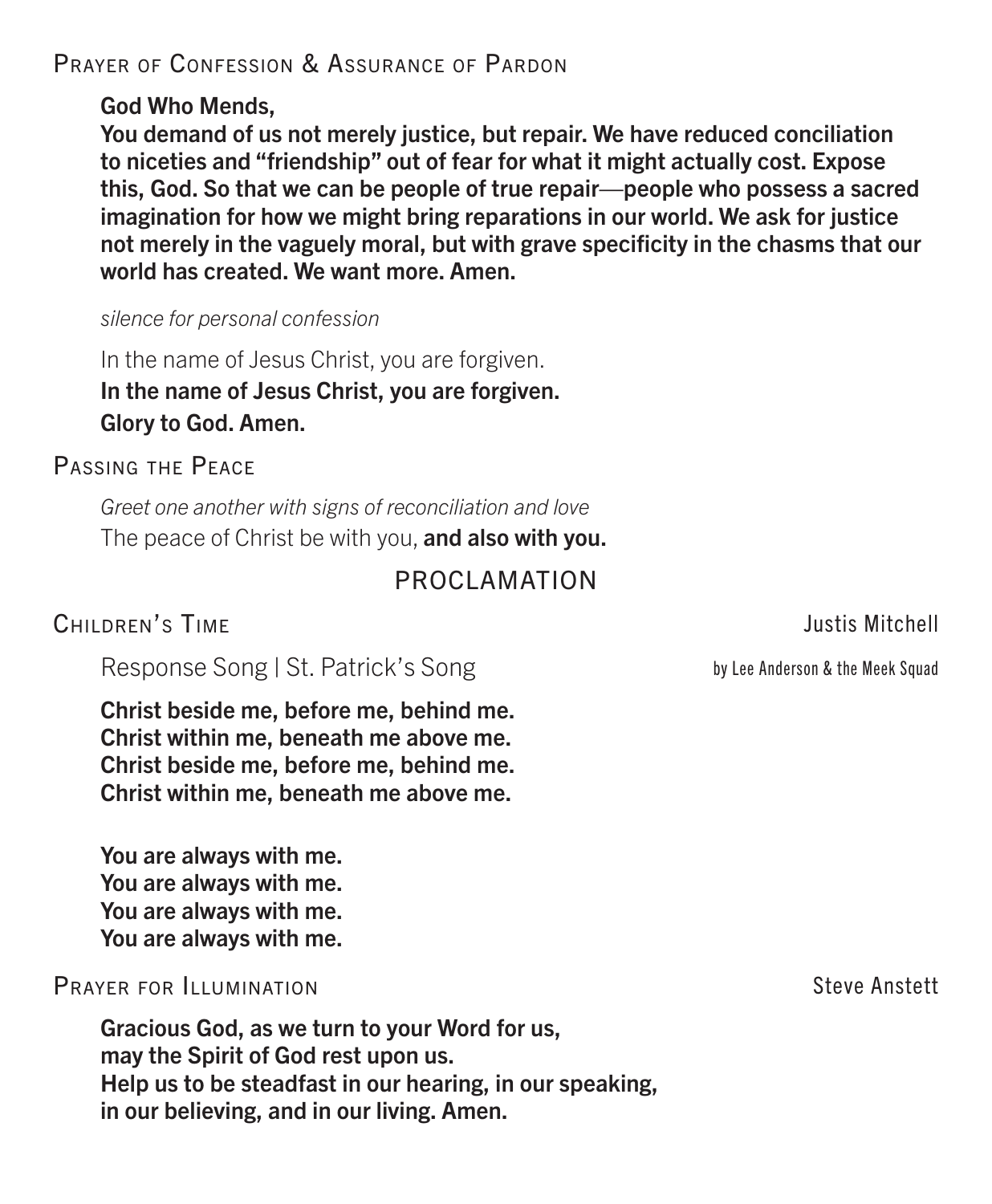# OLD TESTAMENT LESSON | 1 KINGS 19:1-15A The Inclusive Bible

This is the Word of God for the people of God. Thanks be to God.

SERMON **SERMON** 

# RESPONSE

RECEPTION OF NEW MEMBERS | UMH (RED) 38

Carol Caffee, Steve and Sue Anstett

Prayers of the People

*Following each petition:* We have had enough, Lord. Show us the way to live.

# The Lord's Prayer

Our Father, who art in heaven, hallowed be thy name. Thy kingdom come, thy will be done on earth as it is in heaven. Give us this day our daily bread. And forgive us our trespasses, as we forgive those who trespass against us. And lead us not into temptation, but deliver us from evil. For thine is the kingdom, and the power, and the glory, forever. Amen.

Offering Our Tithes and Gifts

*Give online at dukememorial.org/give or in the designated offering boxes.*

# \*Doxology

UMH 94 | Praise God, from Whom All Blessings Flow LASST UNS ERFREUEN

PRAYER OF THANKSGIVING

# SENDING FORTH

# \*Closing Hymn

UMH  $375$  | There Is a Balm in Gilead  $B$